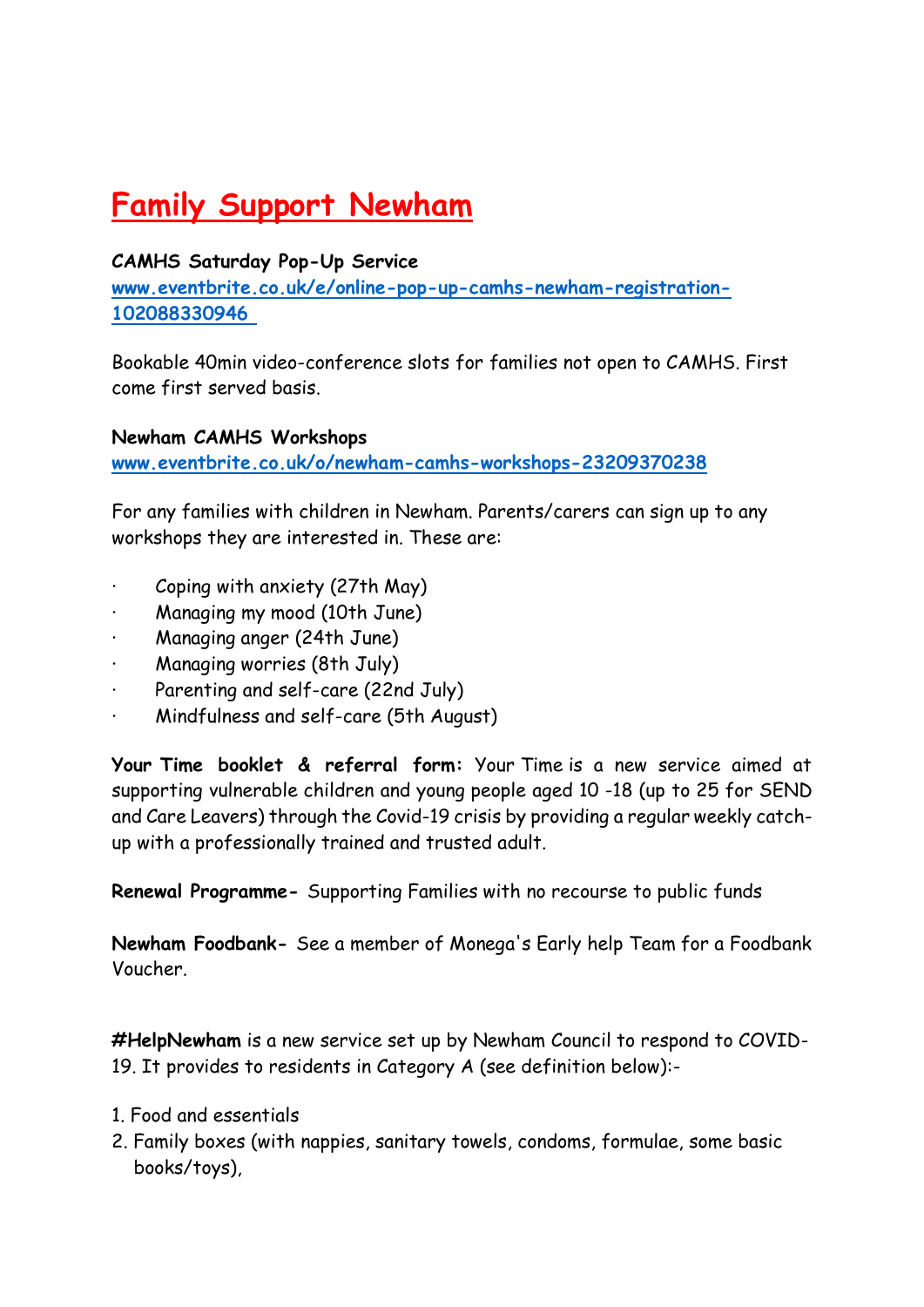- 3. Prescription delivery and
- 4. Telephone chat/befriending service.

It is intended to support and compliment the work of the faith, VCS sectors and local mutual aid groups who are focusing on all other residents who may need support.

The school can refer you to this service. Please contact the school if you would like a referral to be made on your behalf.

**[#Help Newham Referral Form](https://forms.office.com/Pages/ResponsePage.aspx?id=4Wk2NRiX-Eab7ZWvyHdsinzNexfecdxDi8j0lfqE4qdUOFNIVFBPTjhWVTZWSUs1NE9IMUhMN1o4MC4u)**

# **Supporting Children**

During these unprecedented times, you may find yourselves having some challenging conversations with your child about the world today. We believe in supporting the wellbeing of all our pupils and have therefore attached some information and links below to help you have these conversations:-

<https://youngminds.org.uk/blog/talking-to-your-child-about-coronavirus/> [www.annafreud.org/what-we-do/anna-freud-learning-network/coronavirus/](http://www.annafreud.org/what-we-do/anna-freud-learning-network/coronavirus/) [www.nspcc.org.uk/keeping-children-safe/coronavirus-advice-suppport-children](http://www.nspcc.org.uk/keeping-children-safe/coronavirus-advice-suppport-children-families-parents/)[families-parents/](http://www.nspcc.org.uk/keeping-children-safe/coronavirus-advice-suppport-children-families-parents/)

#### **Government guidance on supporting children and young people's mental health during the coronavirus:-**

[https://www.gov.uk/government/publications/covid-19-guidance-on-supporting](https://www.gov.uk/government/publications/covid-19-guidance-on-supporting-children-and-young-peoples-mental-health-and-wellbeing/guidance-for-parents-and-carers-on-supporting-children-and-young-peoples-mental-health-and-wellbeing-during-the-coronavirus-covid-19-outbreak)[children-and-young-peoples-mental-health-and-wellbeing/guidance-for-parents](https://www.gov.uk/government/publications/covid-19-guidance-on-supporting-children-and-young-peoples-mental-health-and-wellbeing/guidance-for-parents-and-carers-on-supporting-children-and-young-peoples-mental-health-and-wellbeing-during-the-coronavirus-covid-19-outbreak)[and-carers-on-supporting-children-and-young-peoples-mental-health-and](https://www.gov.uk/government/publications/covid-19-guidance-on-supporting-children-and-young-peoples-mental-health-and-wellbeing/guidance-for-parents-and-carers-on-supporting-children-and-young-peoples-mental-health-and-wellbeing-during-the-coronavirus-covid-19-outbreak)[wellbeing-during-the-coronavirus-covid-19-outbreak](https://www.gov.uk/government/publications/covid-19-guidance-on-supporting-children-and-young-peoples-mental-health-and-wellbeing/guidance-for-parents-and-carers-on-supporting-children-and-young-peoples-mental-health-and-wellbeing-during-the-coronavirus-covid-19-outbreak)

**'Many ways to share a hug' - Social Story** [https://www.childhood.org.au/app/uploads/2020/04/hug\\_HR.pdf](https://www.childhood.org.au/app/uploads/2020/04/hug_HR.pdf)

**Ten tips for talking to your child** [https://youngminds.org.uk/blog/talking-to-your-child-about-coronavirus/#ten](https://youngminds.org.uk/blog/talking-to-your-child-about-coronavirus/#ten-tips-from-our-parents-helpline)[tips-from-our-parents-helpline](https://youngminds.org.uk/blog/talking-to-your-child-about-coronavirus/#ten-tips-from-our-parents-helpline)

**How to tell children and young people that someone is seriously ill**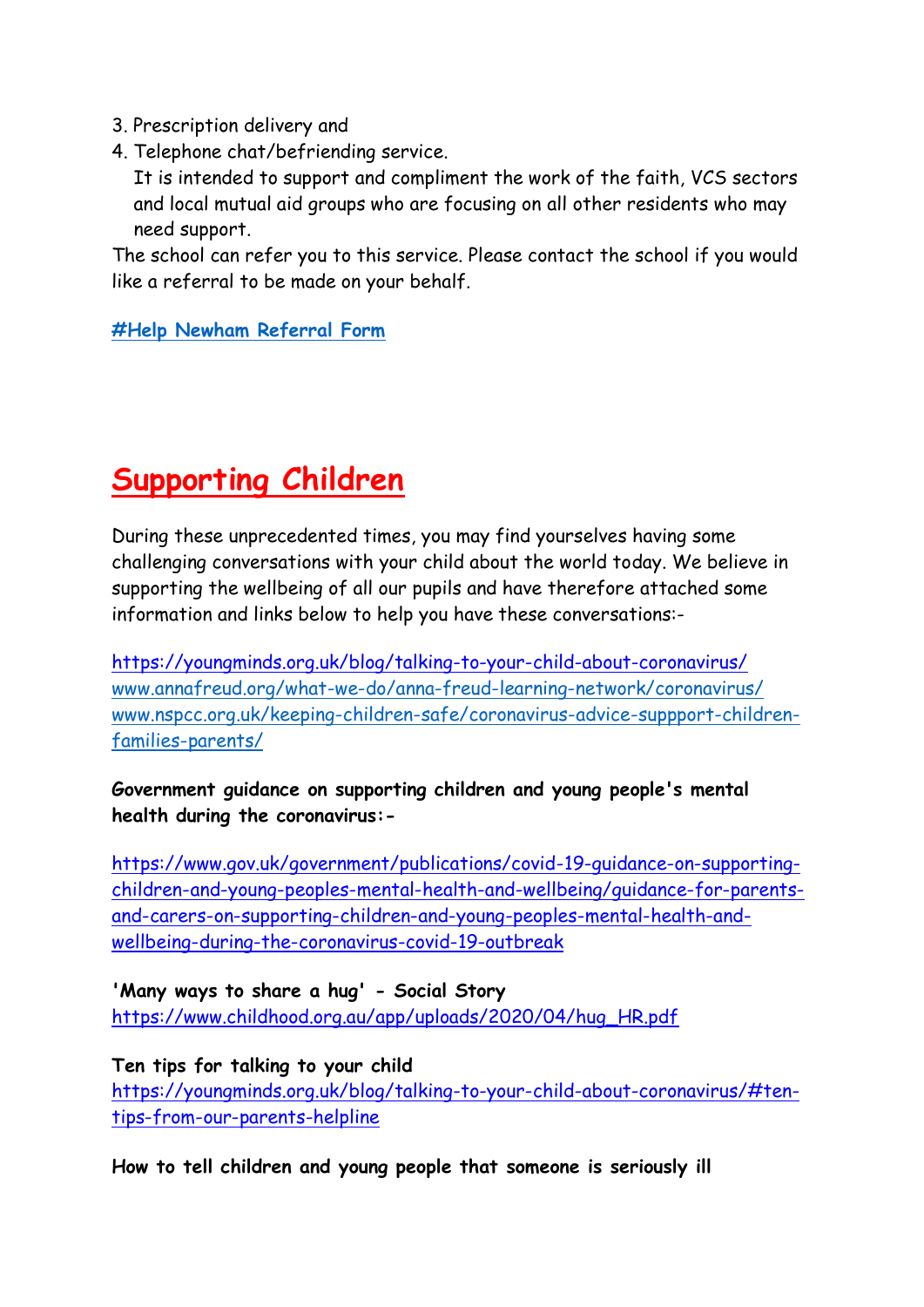[https://www.winstonswish.org/telling-children-young-people-serious-illness](https://www.winstonswish.org/telling-children-young-people-serious-illness/)

**A lovely, printable 14 day mindfulness activity challenge** [https://www.elsa-support.co.uk/wp-content/uploads/2020/03/Coronavirus](https://www.elsa-support.co.uk/wp-content/uploads/2020/03/Coronavirus-home-challenge.pdf)[home-challenge.pdf](https://www.elsa-support.co.uk/wp-content/uploads/2020/03/Coronavirus-home-challenge.pdf)

**A coronavirus story** [https://www.elsa-support.co.uk/wp-content/uploads/2020/03/Coronavirus](https://www.elsa-support.co.uk/wp-content/uploads/2020/03/Coronavirus-story-for-children-1.pdf)[story-for-children-1.pdf](https://www.elsa-support.co.uk/wp-content/uploads/2020/03/Coronavirus-story-for-children-1.pdf)

**Dr Chris and Dr Xand are here to tell you why the coronavirus might not be as scary as it sounds.** <https://www.bbc.co.uk/newsround/51342366>

**Action for Happiness - Coping Calendar** <https://www.actionforhappiness.org/calendars>

### **Telephone Helplines**

**Samaritans - Call 116 123 or email jo@samaritans.org (24 hours a day, 365 days a year)**

If you need to talk to someone, the Samaritans can help- they offer emotional support and a listening ear 25 hours a day, 365 days a year. This is a freephone number that can even be called from a mobile that has no credit. Your call will not appear on the phone bill.

#### **Childline - Call 0800 1111** (24 hours)

Comforts, advises and protects children 24 hours a day and offers free confidential counselling.

**NSPCC Helpline - Call 0808 800 5000 or email help@nspcc.org.uk**

If you're worried about a child, even if you're unsure, contact our professional counsellors for help, advice and support.

#### **CALM Helpline - Call 0800 58 58 58**

**<https://www.thecalmzone.net/>**

Confidential support for men, 7 days a week, 5pm to midnight, free